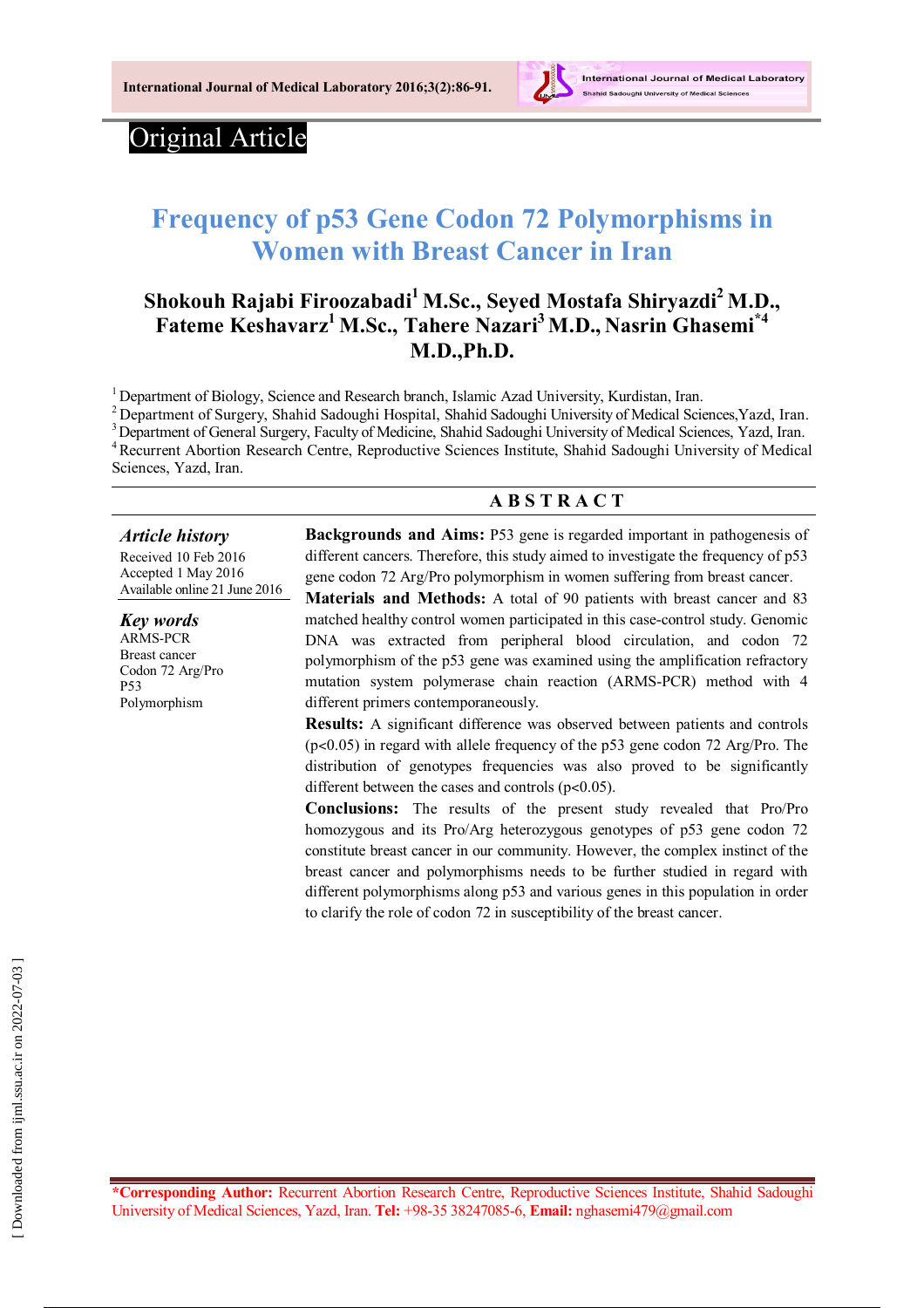## **Introduction**

Breast cancer is one of the main general health problems in  $21<sup>th</sup>$  century. Several different factors such as genetics and environment play a considerable role in breast cancer pathogenesis [1]. In fact, it is considered as one of the main causes of death among women worldwide. Nearly, 1.5 million new cases of the breast cancer are annually diagnosed worldwide [2]. In Iran, breast cancer is one of the main causes of the death among women [3].

It is accepted that cancers are the result of the mutation accumulation in the genome. *P53* has a significant role in the formation and progression of breast cancer. Since *p53* gene has a repair responsibility, it is also known as the genome guard [4]. The results of different studies indicate that p53 gene, one of the tumor suppressor genes, is involved at least in various cancers.[5, 6]. P53 has been known as "the guardian of the genome", which aids in DNA stability by preventing genome mutation. There are several different Single nucleotide polymorphisms (SNPs) in p53 gene that the biological effects of most of these polymorphisms have been studied and their clinical results are well known. According to the molecular epidemiological studies, p53 gene mutations are estimated to be identifiable in breast cancer cases [7]. The codon 72 is one of the main SNPs through p53 that has been frequently studied in the breast cancer. This polymorphism should be effective in predicting the disease process. The 72-codon is located on the exon 4 and substitution of the C instead of G (Arg to Pro)

is a risk factor for the incidence of such cancers as breast and endometrium [7, 8].

Patients with TP53 gene polymorphism (pro/pro) showed poor prognosis and survival in breast [9, 10], ovarian [11], lung [12], head and neck cancers [12], as well as esophageal squamous cell carcinoma [13]. Several methods such as restriction fragment length polymorphism polymerase chain reaction (RFLP-PCR). Direct DNA sequencing and amplification-refractory mutation system-PCR (ARMS-PCR) have been used to examine the polymorphism of the p53 gene codon 72. In the current study, blood samples from breast cancer patients were collected to determine the prevalence of Arg72pro, rs1042522 polymorphism using ARMS-PCR technique.

#### **Materials and Methods**

#### **Study population**

This retrospective case-control study was conducted among 173 participants after obtaining permission from the ethical committee at the clinical research from Islamic Azad University of Tehran. The patients were 90 women with breast cancer who referred to the Shahid Sadoughi hospital of Yazd for treatment during 2 years. Their invasive ductal carcinoma tumor was confirmed by the pathological assessments. A group of 83 healthy women without the cancer history were screened as controls from the city population. Moreover, a signed informed consent was obtained from all the participants.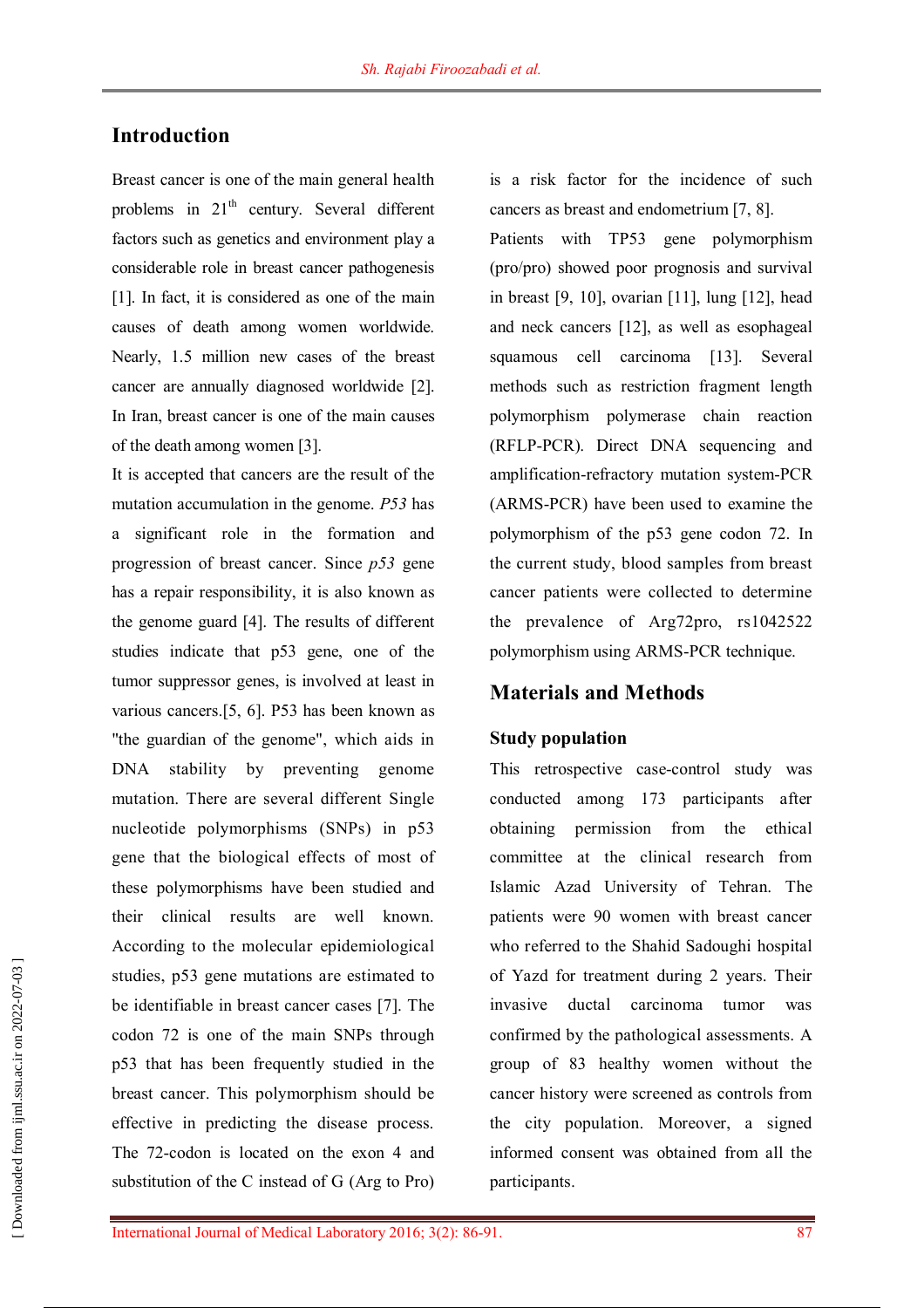#### **Genotyping**

The participants' blood samples were collected on Ethylenediaminetetraacetic acid (EDTA) 0.5 mol for DNA extraction, using the commercial extraction kit (Qiagen, Hilden, Germany), which then were stored at 4°C. Genotyping was performed using ARMS-PCR method on the Gene Amp PCR System- 2000 (Perkin Elmer). Briefly, two sets of the primers were developed for simultaneous detection of the polymorphism at codon 72 of *p53* gene. The ARMS-PCR reaction was performed in the final 25 μl volume containing: 2.5 μl Buffer, 0.5 μl dNTP mix, 0,7 μl MgCl2, 0,5 μl for each primer, 0.2 μl Taq Polymerase, 1 μl DNA and distilled water. PCR initial cycle was performed by denaturation at 94°C for 4 min., followed by 35 cycles (94°C for 30 sec., 55°C for 30 sec. for Pro, 60°C for 30 sec. for Arg, and 72°C for 45 sec.). The primers sequences are summarized in table 1.

Electrophoresis of the PCR products was performed via applying 1% agarose gels that was already prepared using 1gr agarose and 100 ml Tris/Borate/EDTA. The electrophoresis buffer was a 0.5x Tris-acetate/EDTA buffer (20 mmol/L Tris, pH 7.2; 10 mmol/L sodium acetate; 0.5 mol/L EDTA). The DNA staining was performed using EDTA and the bands were visualized under UV light, using gel document system (Gel Digidoc II; Qiagen, Valencia, CA; Tehran, Iran).

#### **Statistical analysis**

In the present study, the statistical analysis was performed using SPSS software (version 17.0). Frequency of the genotypes and alleles within and between groups was carried out using Fisher's exact and Chi-square tests. P<0.05 was considered statistically significant, and the odds ratio (OR) was calculated with 95% confidence interval (CI).

**Table 1.** The primers sequences used in p53 codon 72 analyses by ARMS-PCR.

| <b>Primers</b>               | <b>Sequence</b>          |          |
|------------------------------|--------------------------|----------|
| P1(Arg forward amplifying)   | 5'-TCCCCCTTGCCGTCCCAA-3' |          |
| P2 (Arg reverse amplifying)  | 5'-CTGGTGCAGGGGCCACGC-3' | $141$ bp |
| P3 (Pro forward amplifying)  | 5'-GCCAGAGGCTGCTCCCCC-3' |          |
| P4 (Pro reverse amplifying). | 5'-CGTGCAAGTCACAGACTT-3' | 177 bp   |

#### **Results**

The mean age of two groups was not demonstrated to be significantly different  $(p<0.05$ , cases  $45.35 \pm 7.53$  years, controls  $45.28 \pm 7.59$  years). In this study, the genotypic and allelic frequencies for codon 72 of the p53 gene were compatible with the HardyWeinberg equilibrium. The study results showed a significant association between Pro allele and breast cancer risk among the patients (Table 1). There was a statistically significant difference in the frequencies of the codon 72 genotypes between the patients and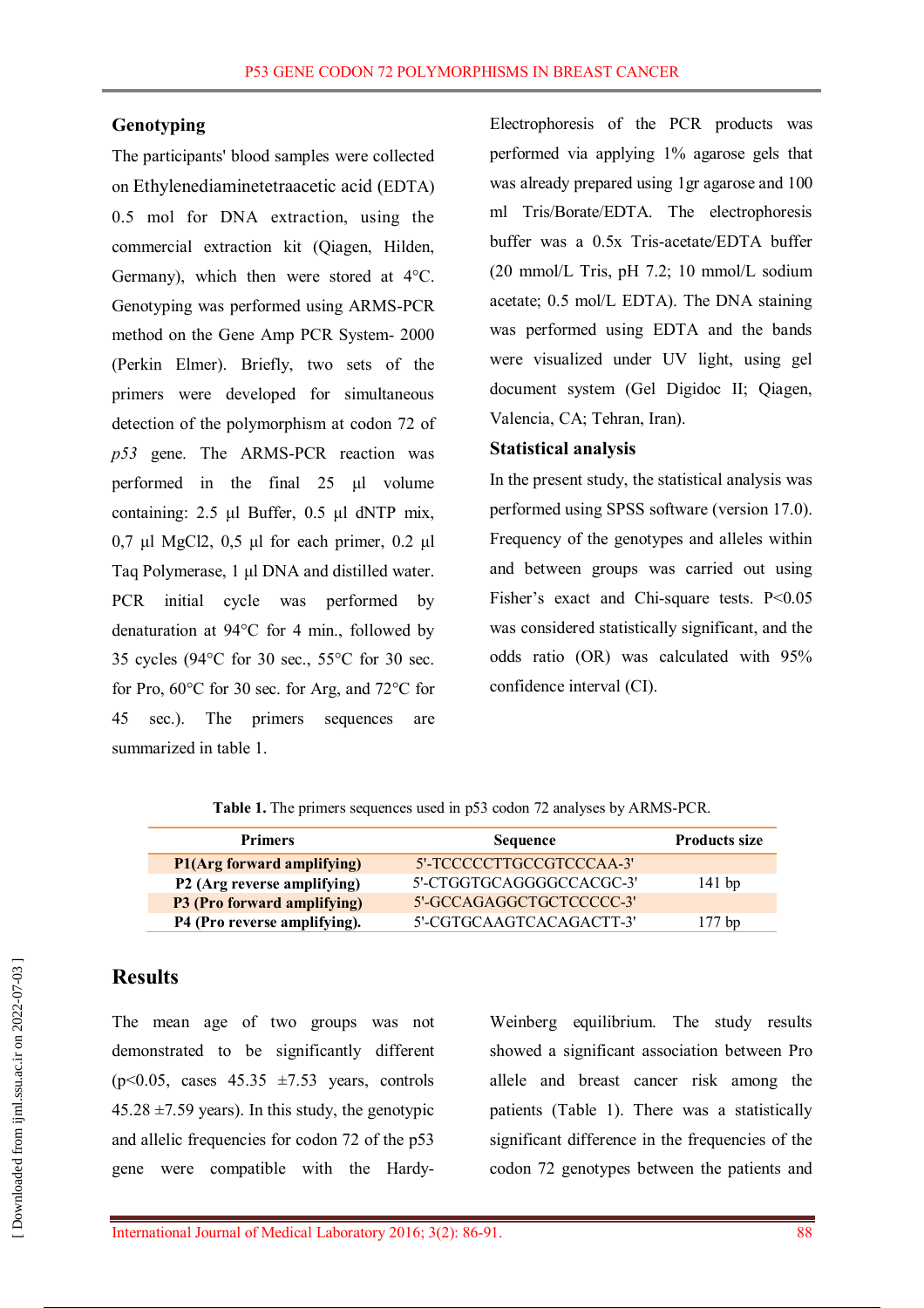controls (Table 2). The observed genotypes frequencies for patient group were 39% for Pro/Pro, 45% for Pro/Arg and 11% for Arg/Arg. While in the control group, the genotypes frequencies were identified as Pro/Pro 35%, Pro/Arg 47% and Arg/Arg 25%. Similarly, the study findings revealed that the Pro/Pro genotype was significantly more associated with breast cancer occurrences (p=0.03). In both groups, the Pro allele

frequency was higher than Arg. Thus, it can be assumed that there is an apparent correlation between Pro/Pro genotype and breast cancer  $(p=0.03, OR=1.6, CI=1.04-2.47)$ . Although the present study indicated the statistical significance of the codon 72 with breast cancer, the p53 codon 72 genotypes did not correlate with the cancer grade or stage (p=0.4, p=0.1, respectively).

| $TP53-72Pro/Arg$    | Patient frequency (No.) | control frequency (No.) | p-value |
|---------------------|-------------------------|-------------------------|---------|
| Total women         | $N=90$                  | $N = 83$                |         |
| Allele frequency    |                         |                         |         |
| Pro                 | $64\%$ (115)            | 52\% (87)               |         |
| Arg                 | $36\% (65)$             | 48\% (79)               | 0.03    |
| Genotypic frequency |                         |                         |         |
| Pro/Pro             | $39\% (35)$             | $35\% (60)$             |         |
| Pro/Arg             | $45\%$ (45)             | $47\%$ (82)             |         |
| Arg/Arg             | $11\%$ (10)             | $25\%$ (31)             |         |

| Table 2. Allelic and genotypic frequencies of polymorphism in codon 72 of p53 gene. |  |  |  |  |
|-------------------------------------------------------------------------------------|--|--|--|--|
|-------------------------------------------------------------------------------------|--|--|--|--|

### **Discussion**

There are a large number of the literatures, which aimed to examine the relationship between p53 gene codon 72 polymorphism and risk of different cancers such as breast, lung, esophagus, stomach, nasopharynx, liver and prostate [14-21]. Arg allele at codon 72 seems to be associated with higher suppress cellular transformation and apoptosis. Codon 72 of the p53 gene has a complex role in breast cancer risk [22]. Singh et al. showed a protective role for p53 Arg72Pro genotype against breast cancer among Indian postmenopausal women. Moreover, this heterozygous genotype with another polymorphism along the p53 was

associated with premenopausal breast cancer risk [1].

The results of several studies demonstrated that the p53 gene codon 72 genotypes were associated with breast cancer susceptibility. In contrary, several studies do not present consistent results to support the association between the p53 gene codon 72 polymorphisms and breast cancer [16,17].

Furthermore, the findings of the present study revealed that codon 72 Pro/Arg genotypes were associated with breast cancer incidence. I Pro homozygote and heterozygote genotypes were observed to be associated with higher breast cancer occurrences. Codon 72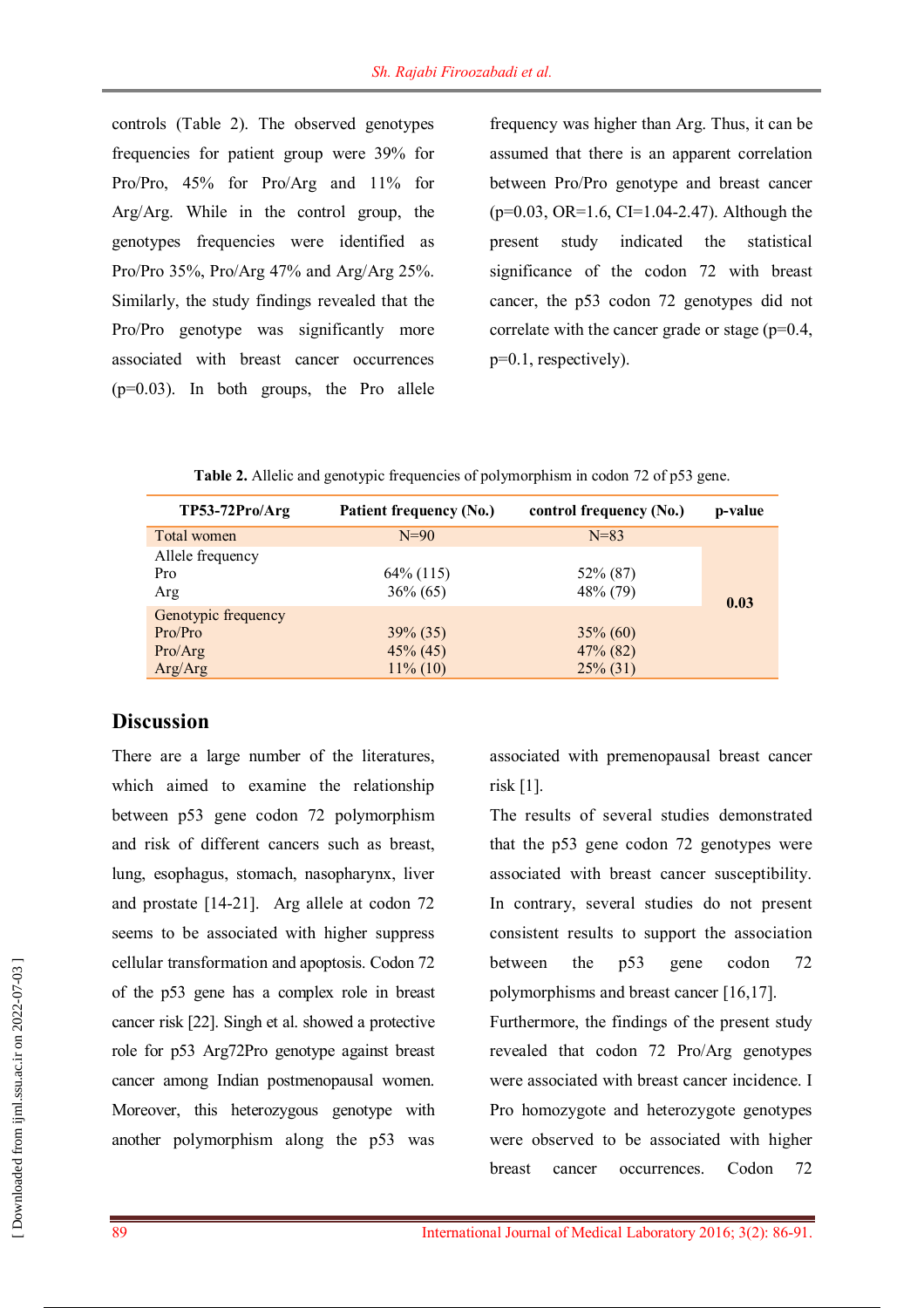polymorphism does not seem to be sufficient for breast cancer incidence due to the environmental and other genes interactions.

## **Conclusion**

Our findings showed that Pro/Pro homozygous and its Pro/Arg heterozygous genotypes of p53 gene codon 72 constitute breast cancer in Iranian population. Further studies with larger sample size

## **References**

- [1]. Singh V, Rastogi N, Mathur N, Singh K, Singh M. Association of Polymorphism in MDM-2 and p53 Genes with Breast Cancer Risk in Indian Women. Ann Epidemiol. 2008;18:48– 57.
- [2]. Borresen AL. TP53 and Breast Cancer. Hum Mut. 2003; 21: 292-300.
- [3]. Taghavi A, Fazeli Z, Vahedi M, Baghestani AR, Pourhoseingholi A, Barzegar F, et al. Increased trend of breast cancer mortality in Iran. Asian Pac J Cancer Prev. 2012; 13(1): 367-70.
- [4]. Loeb LA, Loeb KR, Anderson JP. Multiple mutations and cancer. Proc Natl Acad Sci. U S A. 2003; 4; 100(3): 776-81.
- [5]. Soussi T, Beroud C. Assessing TP53 status in human tumors to evaluate clinical outcome. Nat Rev Cancer 2001; 1: 233-40.
- [6]. Ghasemi N, Karimi-Zarchi M, Mortazavi-Zadeh MR, Atash-Afza A. Evaluation of the frequency of TP53 gene codon 72 polymorphisms in Iranian patients with endometrial cancer. Cancer Genet Cytogenet. 2010; 15; 196(2): 167-70.
- [7]. Jin MS, Park IA, Kim JY, Chung YR, Im SA, Lee KH, et al. New insight on the biological role of p53 protein as a tumor suppressor: reevaluation of its clinical significance in triplenegative breast cancer. Tumour Biol. 2016 Feb 19. [Epub ahead of print]
- [8]. Ueda M, Hung YC, Terai Y, Saito J, Nunobiki O, Noda S, et al. Glutathione-S-transferase and p53 polymorphisms in cervical carcinogenesis. Gyneco Onco. 2005;96(3): 736-40.
- [9]. Sreeja L, Syamala V, Raveendran PB, Santhi S, Madhavan J, Ankathil R. P53 Arg72Pro polymorphism predicts survival outcome in lung cancer patients in Indian population. Cancer Invest. 2008; 26(1): 41-6.
- [10]. Gokgoz N, Wunder JS, Mousses S, Eskandarian S, Bell RS, Andrulis IL. Comparison of p53 mutations in patients with

needs to be to clarify the role of p53 gene codon 72 polymorphisms in susceptibility to breast cancer.

## **Conflict of interest**

The authors declare no conflict of interest.

## **Acknowledgements**

The authors are grateful to Professor Seyed Mehdi Kalantar for his critical comments during study performance and the paper preparation.

localized osteosarcoma and metastatic osteosarcoma. Cancer 2001; 92(8): 2181-189.

- [11]. Toyama T, Zhang Z, Nishio M, Hamaguchi M, Kondo N, Iwase H, et al. Association of TP 53codon 72 polymorphism and the outcome of adjuvant therapy in breast cancer patients. Breast Cancer Res. 2007; 9(3): R34.
- [12]. Galic V, Willner J, Wollan M, Garg R, Garcia R, Goff BA, et al. Common polymorphisms in TP53and MDM2 and the relationship to TP53mutatio ns and clinical outcomes in women with ovarian and peritoneal carcinomas. Genes Chromosomes Cancer 2007; 46(3): 239- 47.
- [13]. Yang W, Zhang Y, Tian X, Ning T, Ke Y. p53 codon 72 polymorphism and the risk of esophageal squamous cell carcinoma. Mol Carcinog. 2008; 47: 100-4.
- [14]. Hollstein M, Sidransky D, Vogelstein B, Harris CC. p53 mutations in human cancers. Sci.1991; 253(5015): 49-53.
- [15]. Ozeki C, Sawai Y, Shibata T, Kohno T, Okamoto K, Yokota J, et al. Cancer susceptibility polymorphism of p53 at codon 72 affects phosphorylation and degradation of p53 protein. J Biol Chem. 2011; 286(20): 18251- 8260.
- [16]. Xi Chen, Fei Liu, Bo Li, Yong-Gang Wei, Lv-Nan Yan, Tian-Fu Wen. p53 codon 72 polymorphism and liver cancer susceptibility: A meta-analysis of epidemiologic studies**.** World J Gastroenterol. 2011; 17(9): 1211-218.
- [17]. Vietri MT, Riegler G, Ursillo A, Caserta L, Cioffi M, Molinari AM. P53 codon72 polymorphism in patients affected with ulcerative colitis. J Gastroenterol. 2007; 42(6): 456-60.
- [18]. Perrone F, Mariani L, Pastore E, Orsenigo M, Suardi S, Marcomini B, et al. P53 codon72 polymorphism in human papilomavirusnegative and human papillomavirus-positive